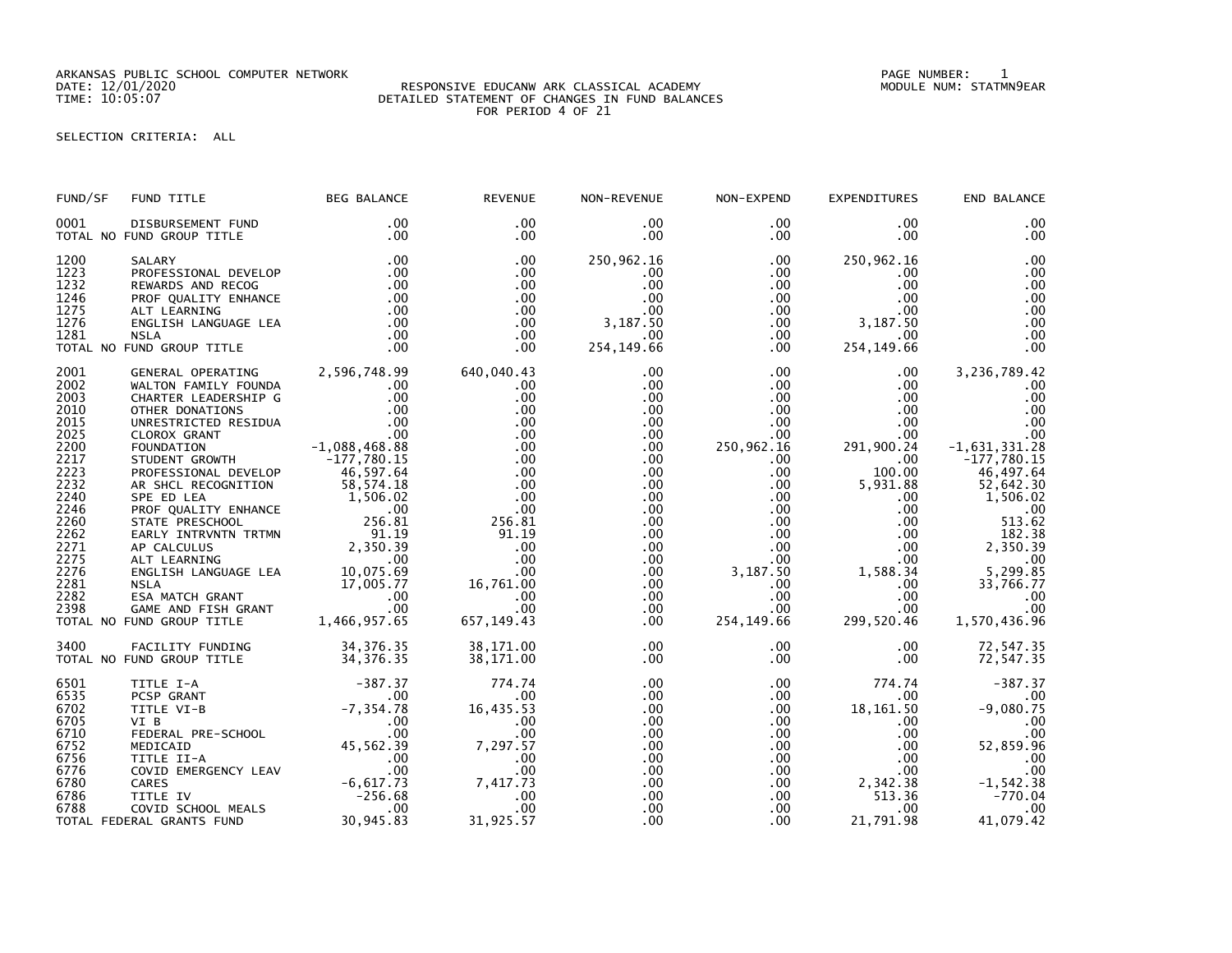ARKANSAS PUBLIC SCHOOL COMPUTER NETWORK PAGE NUMBER: 2

## DATE: 12/01/2020 RESPONSIVE EDUCANW ARK CLASSICAL ACADEMY MODULE NUM: STATMN9EAR TIME: 10:05:07 DETAILED STATEMENT OF CHANGES IN FUND BALANCES FOR PERIOD 4 OF 21

## SELECTION CRITERIA: ALL

| FUND/SF | FUND TITLE           | <b>BEG BALANCE</b>      | <b>REVENUE</b> | NON-REVENUE | NON-EXPEND | <b>EXPENDITURES</b> | END BALANCE                |
|---------|----------------------|-------------------------|----------------|-------------|------------|---------------------|----------------------------|
| 7001    | ATHLETIC CROSS COUNT | 507.69                  | .00            | .00         | .00        | .00                 | 507.69                     |
| 7002    | ATHLETIC BASKETBALL  | 1,260.94                | 75.00          | .00         | .00        | .00                 | 1,335.94                   |
| 7003    | ATHLETIC VOLLEYBALL  | 1,355.42                | .00            | .00.        | .00        | 50.00               | 1,305.42                   |
| 7004    | ATHLETIC TENNIS      | 226.75                  | .00            | .00         | .00        | 226.75              | .00                        |
| 7005    | ATHLETIC GOLF        | 1,289.42                | .00            | .00         | .00        | .00                 | 1,289.42                   |
| 7006    | ATHLETIC TRACK       | .00                     | 75.00          | .00         | .00        | .00                 | 75.00                      |
| 7007    | CHEER/DANCE          | 584.62                  | .00            | .00         | .00        | 295.65              | 288.97                     |
| 7008    | GENERAL ATHLETICS    | 2,191.14                | 121.12         | .00         | .00        | 873.25              | 1,439.01                   |
| 7009    | GATE FEES ATHLETICS  | .00                     | .00            | .00         | .00        | .00                 | .00                        |
| 7010    | AFTERSCHOOL PROGRAM  | $-3, 386.10$            | 3,158.73       | .00         | .00        | 10,679.72           | $-10,907.09$               |
| 7011    | UNIFORM ASSISTANCE   | 3,974.87                | .00            | .00         | .00        | .00                 | 3,974.87                   |
| 7012    | <b>HEALTH</b>        | 5,360.50                | .00            | .00         | .00        | .00                 | 5,360.50                   |
| 7013    | WEIGHTLIFTING/PE     | 448.21                  | .00            | .00         | .00        | .00                 | 448.21                     |
| 7014    | LACROSSE             | 1,379.15                | .00            | .00         | .00        | .00                 | 1,379.15                   |
| 7015    | E-SPORTS             | .00                     | .00            | .00         | .00        | .00                 | .00                        |
| 7016    | RUNNING CLUB         | 813.80                  | .00            | .00         | .00        | .00                 | 813.80                     |
| 7018    | GIRLS BASKETBALL     | 2,854.67                | .00            | .00         | .00        | .00.                | 2,854.67                   |
| 7019    | HS CHOIR             | 1,077.74                | .00            | .00         | .00        | 1,050.00            | 27.74                      |
| 7020    | <b>MUSIC</b>         | 1,137.57                | .00            | .00         | .00        | .00                 |                            |
| 7021    | <b>THEATRE</b>       | 1,324.57                | .00            | .00         | .00        | .00                 | $1, 137.57$<br>$1, 324.57$ |
| 7022    | <b>ROBOTICS</b>      | 1,491.51                | .00            | .00         | .00        | .00                 | 1,491.51                   |
| 7023    |                      | 1,027.36                | .00            | .00         | .00        | .00                 | 1,027.36                   |
| 7024    | STUDENT COUNCIL      |                         | .00            | .00         | .00        | .00                 |                            |
|         | JR STUDENT COUNCIL   | 1,754.31                |                |             |            |                     | 1,754.31                   |
| 7027    | FINE ARTS            | 1,577.99                | 20.05          | .00         | .00        | 493.89              | 1,104.15                   |
| 7030    | <b>YEARBOOK</b>      | 462.04                  | .00            | .00         | .00        | 24.50               | 437.54                     |
| 7032    | PROM                 | 2,331.22                | .00            | .00         | .00        | .00                 | 2,331.22                   |
| 7033    | LIBRARY              | 1,857.49                | .00            | .00         | .00        | .00                 | 1,857.49                   |
| 7034    | SCHOLARSHIP          | 588.08                  | .00            | .00.        | . 00       | .00                 | 588.08                     |
| 7035    | FIELD TRIP           | 80.39                   | .00            | .00         | .00        | .00                 | 80.39                      |
| 7036    | CHESS CLUB           | 97.19                   | .00            | .00         | .00        | .00                 | 97.19                      |
| 7037    | OUTDOOR CLUB         | 80.90                   | .00            | .00         | .00        | .00                 | 80.90                      |
| 7119    | JR HIGH CHOIR        | 168.48                  | .00            | .00         | .00        | .00                 | 168.48                     |
| 7215    |                      | 184.00                  | .00            | .00         | .00        | .00                 | 184.00                     |
| 7810    | UPPER SCHOOL ACTIVIT | 115.03                  | .00            | .00         | .00        | .00                 | 115.03                     |
| 7860    | SENIOR TRIP          | .00                     | .00            | .00         | .00        | .00                 | .00                        |
| 7861    | SENIOR CLASS 2022    | 38.37                   | .00            | .00         | .00        | .00                 | 38.37                      |
| 7870    | NWACA GEN ACTIVITY   | 30, 137.61<br>5, 361.56 | 779.12         | .00         | .00        | 584.98              | 30, 331.75                 |
| 7871    | TEACHER APPRECIATION |                         | 59.61          | .00         | .00        | 637.51              | 4,783.66                   |
| 7880    | ENRICHMENT           | 1,024.60                | .00            | .00         | .00        | .00                 | 1,024.60                   |
| 7901    | LR ATHLETICS         | 1,227.31                | .00            | .00         | .00        | 1,301.08            | $-73.77$                   |
| 7902    | LR BOYS BASKETBALL   | .00                     | .00            | .00         | .00        | 545.00              | $-545.00$                  |
| 7903    | LR VOLLEYBALL        | 2,134.05                | .00            | .00         | .00        | .00                 | 2,134.05                   |
| 7920    | LR STUDENT COUNCIL   | 154.64                  | .00            | .00         | .00        | .00                 | 154.64                     |
| 7921    | LR DRAMA             | 2,842.94                | .00            | .00         | .00        | .00                 | 2,842.94                   |
| 7922    | <b>BLANK</b>         | .00                     | .00            | .00         | .00        | .00                 | .00                        |
| 7923    | LR FINE ART          | 1,914.75                | .00            | .00         | .00        | .00                 | 1,914.75                   |
| 7924    | LR YEARBOOK          | 2,148.96                | .00            | .00         | .00        | .00                 | 2,148.96                   |
| 7925    | LR EAST PROGRAM      | 2,051.53                | .00            | .00         | .00        | .00                 | 2,051.53                   |
| 7926    | LR BETA CLUB         | 1,546.33                | .00            | .00         | .00        | .00                 | 1,546.33                   |
| 7928    | LR GLEE CLUB         | 97.03                   | .00            | .00         | .00        | .00                 | 97.03                      |
|         |                      |                         |                |             |            |                     |                            |